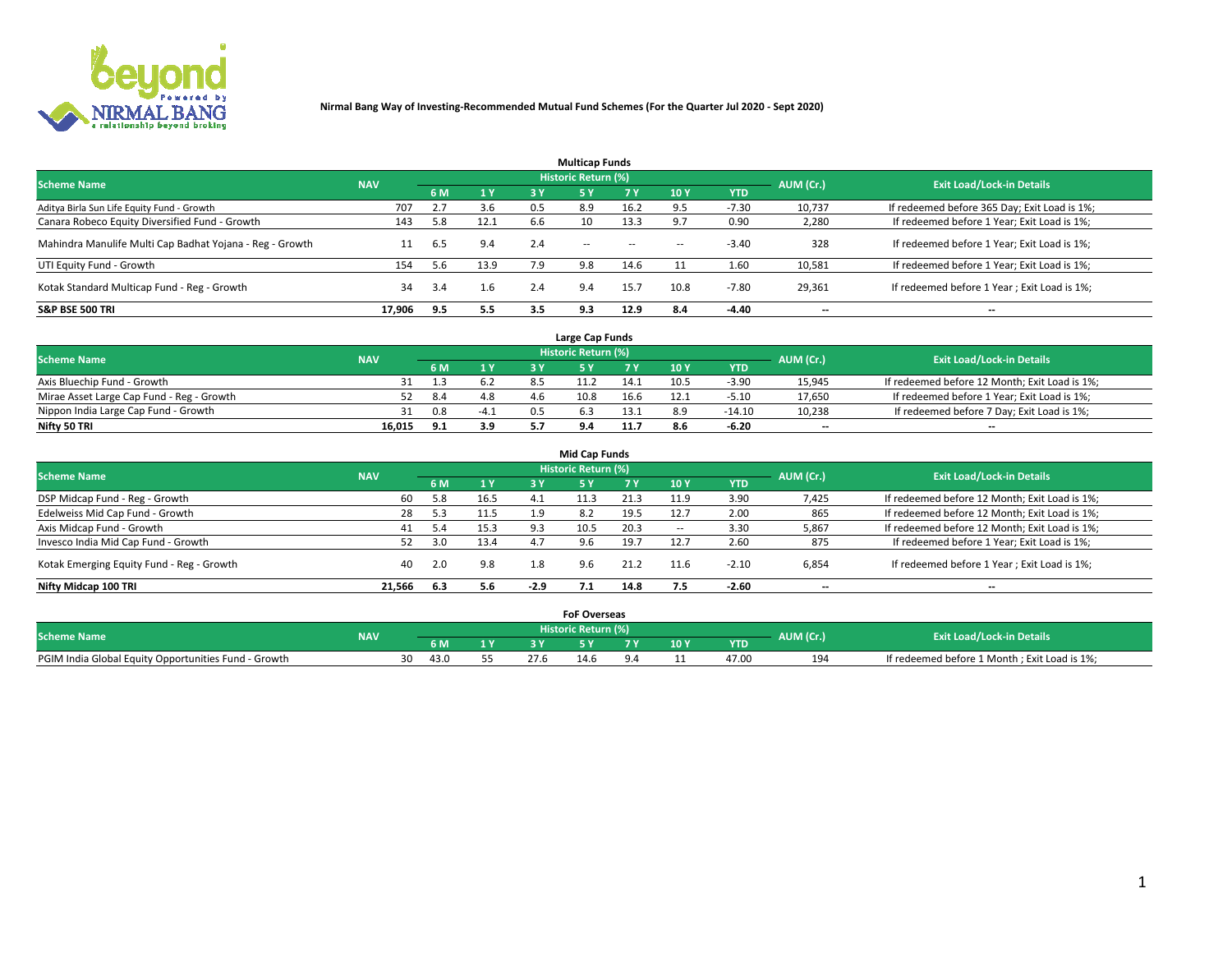

| Large & Midcap                                   |            |      |      |     |                     |      |      |            |                          |                                              |  |  |  |  |
|--------------------------------------------------|------------|------|------|-----|---------------------|------|------|------------|--------------------------|----------------------------------------------|--|--|--|--|
| <b>Scheme Name</b>                               | <b>NAV</b> |      |      |     | Historic Return (%) |      |      |            | AUM (Cr.)                | <b>Exit Load/Lock-in Details</b>             |  |  |  |  |
|                                                  |            | 6 M  | 1 Y  | 3 Y |                     | 7 V  | 10Y  | <b>YTD</b> |                          |                                              |  |  |  |  |
| Mirae Asset Emerging Bluechip Fund - Growth      |            |      | 11.2 | 6.2 | 14.5                | 24.8 | 17.  | $-0.60$    | 10,596                   | If redeemed before 1 Year; Exit Load is 1%;  |  |  |  |  |
| Canara Robeco Emerging Equities - Growth         | 98         | 5.0  | 13.6 |     | 11.6                | 23.6 | 15.2 | 1.60       | 5,878                    | If redeemed before 1 Year; Exit Load is 1%;  |  |  |  |  |
| Principal Emerging Bluechip Fund - Growth        | 108        | 6.0  | 12.1 |     | 10.7                | 20.5 | 12.3 | $-0.10$    | 2,015                    | If redeemed before 365 Day; Exit Load is 1%; |  |  |  |  |
| Invesco India Growth Opportunities Fund - Growth | 34         | 2.9  | 3.4  | 3.9 |                     | 14.3 | 10.1 | $-6.20$    | 2,703                    | If redeemed before 1 Year; Exit Load is 1%;  |  |  |  |  |
| Sundaram Large and Mid Cap Fund - Reg - Growth   | 33         | -0.6 | 2.1  | 3.6 |                     | 15.2 | 8.4  | $-9.30$    | 1,196                    | If redeemed before 365 Day; Exit Load is 1%; |  |  |  |  |
| NIFTY Large Midcap 250 TRI                       | 7.234      | 8.7  | 7.5  |     | 9.8                 | 15.3 |      | $-2.50$    | $\overline{\phantom{a}}$ | $- -$                                        |  |  |  |  |

|                                                     |            |        |     | <b>Focused Funds</b>       |      |        |            |                          |                                               |
|-----------------------------------------------------|------------|--------|-----|----------------------------|------|--------|------------|--------------------------|-----------------------------------------------|
| <b>Scheme Name</b>                                  | <b>NAV</b> |        |     | <b>Historic Return (%)</b> |      |        |            | AUM (Cr.)                | <b>Exit Load/Lock-in Details</b>              |
|                                                     |            | 6 M    | 1 V |                            |      | 10 Y   | <b>YTD</b> |                          |                                               |
| Axis Focused 25 Fund - Growth                       | 29         | 0.3    |     |                            | 15.1 | $\sim$ | $-4.60$    | 11,043                   | If redeemed before 12 Month; Exit Load is 1%; |
| ICICI Prudential Focused Equity Fund - Ret - Growth | 31         | 15.8   | 6.7 |                            |      |        | 5.00       | 755                      | If redeemed before 1 Year; Exit Load is 1%;   |
| SBI Focused Equity Fund - Growth                    | 147        | $-0.3$ | 7.4 |                            |      | 1 2 0  | $-4.40$    | 9,506                    | If redeemed before 1 Year; Exit Load is 1%;   |
| S&P BSE 500 TRI                                     | 17.906     |        | 5.5 |                            | 12.9 |        | $-4.40$    | $\overline{\phantom{a}}$ | $- -$                                         |

|                              |            |            |     |                     | <b>Small Cap Funds</b> |      |                 |            |           |                                             |
|------------------------------|------------|------------|-----|---------------------|------------------------|------|-----------------|------------|-----------|---------------------------------------------|
| <b>Scheme Name</b>           | <b>NAV</b> |            |     | Historic Return (%) |                        |      |                 |            | AUM (Cr.) | <b>Exit Load/Lock-in Details</b>            |
|                              |            | 6 M        | 1 Y |                     |                        |      | 10 <sub>Y</sub> | <b>YTD</b> |           |                                             |
| HDFC Small Cap Fund - Growth |            |            |     | -0.6                | 8.6                    |      |                 | -3.70      | 8,645     | If redeemed before 1 Year; Exit Load is 1%; |
| SBI Small Cap Fund - Growth  |            | <b>Q</b> 9 |     |                     | 13.9                   |      |                 | 7.50       | 4.270     | If redeemed before 1 Year; Exit Load is 1%; |
| Nifty Smallcap 100 TRI       | 6.974      | 9 R        | 3.9 | $-9.6$              | 3.8                    | 12.3 |                 | -2.70      | $- -$     | $- -$                                       |

| ELSS Schemes (Tax Saving u/s 80-C)           |            |       |      |                            |            |        |                          |            |                          |                                  |  |  |  |
|----------------------------------------------|------------|-------|------|----------------------------|------------|--------|--------------------------|------------|--------------------------|----------------------------------|--|--|--|
| <b>Scheme Name</b>                           | <b>NAV</b> |       |      | <b>Historic Return (%)</b> |            |        |                          |            | AUM (Cr.)                | <b>Exit Load/Lock-in Details</b> |  |  |  |
|                                              |            | - 6 M | 1Y   | 73 Y                       | <b>5Y</b>  | 7 Y    | 10 Y                     | <b>YTD</b> |                          |                                  |  |  |  |
| Aditya Birla Sun Life Tax Relief 96 - Growth |            | 47    | 7.9  |                            |            | 16.3   | 10                       | $-2.00$    | 10,383                   | Nil                              |  |  |  |
| Axis Long Term Equity Fund - Growth          | 47         |       | 5.4  |                            | 9.4        | 18.3   | 14.3                     | $-5.30$    | 21,051                   | Nil                              |  |  |  |
| Canara Robeco Equity Tax Saver Fund - Growth | 70         | 6.6   | 13.8 |                            | 10.2       | 14.2   | 10                       | 2.40       | 1,122                    | Nil                              |  |  |  |
| Invesco India Tax Plan - Growth              |            | 4.8   | 8.3  |                            |            | 16.3   | 11.1                     | $-2.40$    | 1,075                    | Nil                              |  |  |  |
| Mirae Asset Tax Saver Fund - Reg - Growth    | 19         | 11.5  | 9.5  | 6.5                        | $\sim$ $-$ | $\sim$ | $\overline{\phantom{a}}$ | $-1.80$    | 3,858                    | Nil                              |  |  |  |
| S&P BSE 200 TRI                              | 5,787      | 9.5   | 5.2  |                            | 9.5        | 12.8   | 8.6                      | $-4.80$    | $\overline{\phantom{a}}$ | $- -$                            |  |  |  |

# 2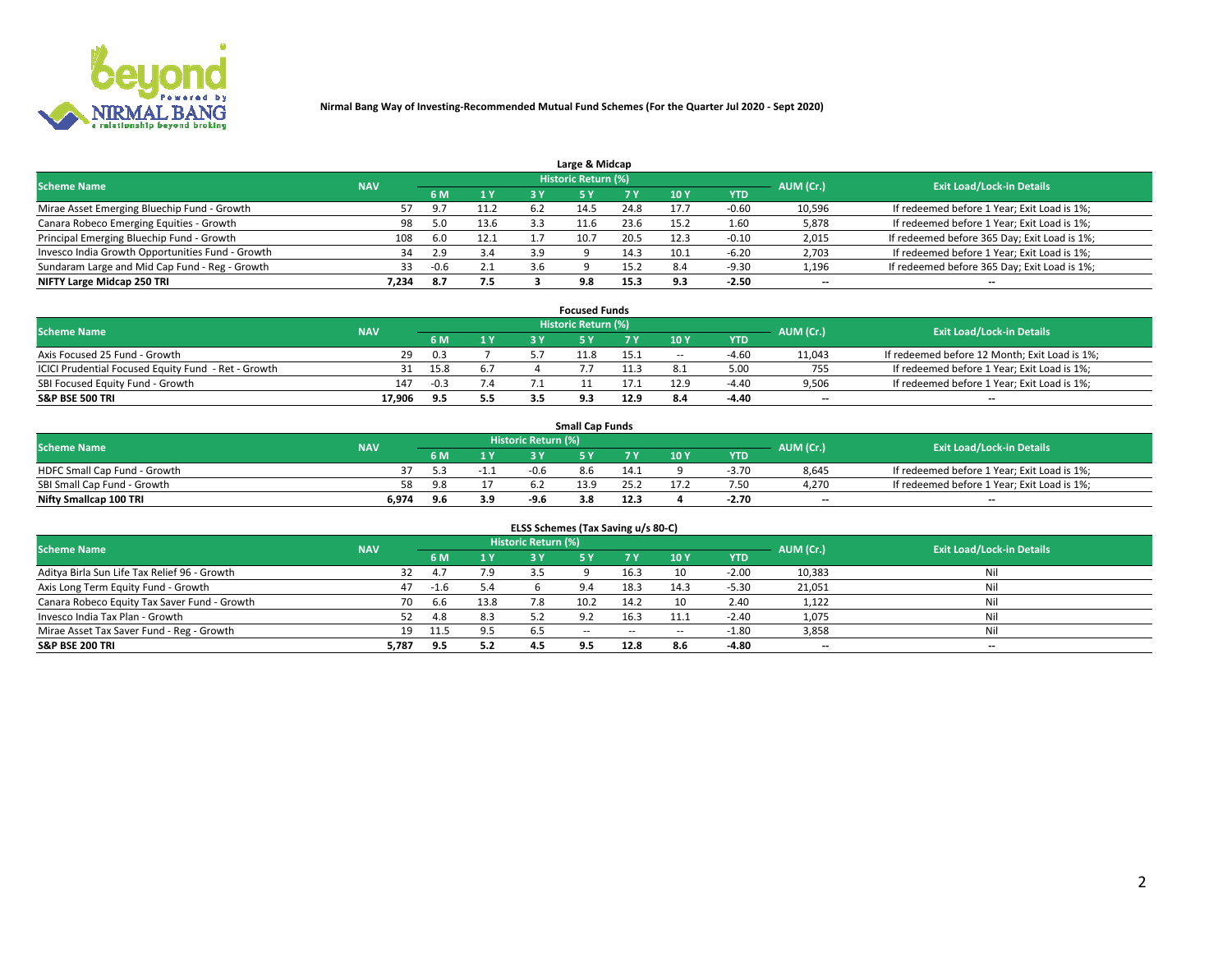

| <b>Solution Oriented</b>                               |            |            |      |                            |      |      |                          |            |                          |                                                                     |  |  |  |  |
|--------------------------------------------------------|------------|------------|------|----------------------------|------|------|--------------------------|------------|--------------------------|---------------------------------------------------------------------|--|--|--|--|
| <b>Scheme Name</b>                                     | <b>NAV</b> |            |      | <b>Historic Return (%)</b> |      |      |                          |            | AUM (Cr.)                | <b>Exit Load/Lock-in Details</b>                                    |  |  |  |  |
|                                                        |            | <b>6 M</b> | 1 Y  | 3 Y                        |      |      | 10Y                      | <b>YTD</b> |                          |                                                                     |  |  |  |  |
|                                                        |            |            |      |                            |      |      |                          |            |                          | If redeemed before 1 Year; Exit Load is 3%; If redeemed bet. 1 Year |  |  |  |  |
| <b>HDFC Childrens Gift Fund</b>                        | 125        | 7.7        | 6.3  | 4.7                        | 9.2  | 14.2 |                          | 0.0        | 3.363                    | to 2 Year; Exit Load is 2%; If redeemed bet. 2 Year to 3 Year; Exit |  |  |  |  |
|                                                        |            |            |      |                            |      |      |                          |            |                          | Load is 1%;                                                         |  |  |  |  |
| Tata Retirement Savings Fund - Moderate Plan - Reg     | 32         | 7.8        | 10.5 | 3.5                        | 10.1 | 16   |                          | 0.10       | 1,155                    | If redeemed before 61 Month; Exit Load is 1%;                       |  |  |  |  |
| Tata Retirement Savings Fund - Progressive Plan - Reg  | 31         | 7.6        | 9.6  | 3.2                        | 11.4 | 15.7 | $\overline{\phantom{a}}$ | $-2.00$    | 793                      | If redeemed before 61 Month; Exit Load is 1%;                       |  |  |  |  |
| Tata Retirement Savings Fund - Reg - Conservative Plan | 22         | 5.3        | 9.1  |                            | 8.1  | 9.9  | --                       | 4.90       | 144                      | If redeemed before 61 Month; Exit Load is 1%;                       |  |  |  |  |
| S&P BSE 200 TRI                                        | 5,787      | 9.5        | 5.2  | 4.5                        | 9.5  | 12.8 | 8.6                      | $-4.80$    | $\overline{\phantom{a}}$ | $- -$                                                               |  |  |  |  |

|                                                    |            |      |     |                            | <b>Index Fund</b> |      |      |            |                          |                                               |
|----------------------------------------------------|------------|------|-----|----------------------------|-------------------|------|------|------------|--------------------------|-----------------------------------------------|
| <b>Scheme Name</b>                                 | <b>NAV</b> |      |     | <b>Historic Return (%)</b> |                   |      |      |            | AUM (Cr.)                | <b>Exit Load/Lock-in Details</b>              |
|                                                    |            | 6 M  | 1Y  | 2 V                        |                   |      | 10 Y | <b>YTD</b> |                          |                                               |
| HDFC Index Fund-NIFTY 50 Plan                      | 104        | 8.4  |     |                            | 8.8               | 11.1 |      | $-6.90$    | 1,858                    | If redeemed before 3 Day; Exit Load is 0.25%; |
| ICICI Prudential Nifty Next 50 Index Fund - Growth |            | -6.3 |     | $-19$                      |                   | 13.8 |      | $-5.50$    | 768                      | Nil                                           |
| UTI Nifty Index Fund - Growth                      |            | 8.6  |     |                            |                   |      |      | $-6.70$    | 2,571                    | Nil                                           |
| Nifty 50 TRI                                       | 16.015     | 9.1  | 3.9 |                            |                   | 11.7 | 8.6  | $-6.20$    | $\overline{\phantom{a}}$ | $- -$                                         |

|                                       |            |     |     |                            | <b>Contra/Value Fund</b> |      |     |            |                          |                                             |
|---------------------------------------|------------|-----|-----|----------------------------|--------------------------|------|-----|------------|--------------------------|---------------------------------------------|
| <b>Scheme Name</b>                    | <b>NAV</b> |     |     | <b>Historic Return (%)</b> |                          |      |     |            | AUM (Cr.)                | <b>Exit Load/Lock-in Details</b>            |
|                                       |            |     | 4 V |                            |                          | 7 V  | 10Y | <b>YTD</b> |                          |                                             |
| Invesco India Contra Fund - Growth    | 49         | 8.6 |     |                            |                          |      |     | 0.0        | 4,952                    | If redeemed before 1 Year; Exit Load is 1%; |
| UTI Value Opportunities Fund - Growth | 62         | 5.C |     |                            | D.ŏ                      | 10.7 |     | $-3.90$    | 4,251                    | If redeemed before 1 Year; Exit Load is 1%; |
| <b>S&amp;P BSE 500 TRI</b>            | 17.906     |     | 5.5 |                            |                          | 12.9 |     | $-4.40$    | $\overline{\phantom{a}}$ | $- -$                                       |

| Sector/Thematic                                                           |            |         |         |                     |            |            |                          |            |           |                                               |  |  |  |  |
|---------------------------------------------------------------------------|------------|---------|---------|---------------------|------------|------------|--------------------------|------------|-----------|-----------------------------------------------|--|--|--|--|
| <b>Scheme Name</b>                                                        | <b>NAV</b> |         |         | Historic Return (%) |            |            |                          |            | AUM (Cr.) | <b>Exit Load/Lock-in Details</b>              |  |  |  |  |
|                                                                           |            | 6 M     | 1 Y     | 3 Y                 | <b>5Y</b>  | <b>7 Y</b> | 10Y                      | <b>YTD</b> |           |                                               |  |  |  |  |
| Canara Robeco Consumer Trends Fund - Reg - Growth                         | 42         | 2.9     | 11      | 5.8                 | 11.8       | 16.6       | 11.5                     | $-1.70$    | 398       | If redeemed before 1 Year; Exit Load is 1%;   |  |  |  |  |
| Mirae Asset Great Consumer Fund - Growth                                  | 36         | 3.6     | 8.2     |                     | 11.8       |            | $\overline{\phantom{a}}$ | $-4.30$    | 959       | If redeemed before 1 Year; Exit Load is 1%;   |  |  |  |  |
| <b>ICICI Prudential Technology Fund - Growth</b>                          | 74         | 34.8    | 21.7    | 22.6                | 12.5       | 17.5       | 16                       | 27.70      | 475       | If redeemed before 15 Day; Exit Load is 1%;   |  |  |  |  |
| Nippon India Pharma Fund - Growth                                         | 212        | 37.2    | 47.5    | 19.8                | 7.9        | 16.6       | 15                       | 39.40      | 3,496     | If redeemed before 1 Month; Exit Load is 1%;  |  |  |  |  |
| BNP Paribas India Consumption Fund - Reg - Growth                         | 13         | 3.6     | 14.6    | $\sim$ $\sim$       | $\sim$ $-$ | $\sim$     | $\overline{\phantom{a}}$ | 1.10       | 531       | If redeemed before 12 Month; Exit Load is 1%; |  |  |  |  |
| ICICI Prudential Banking and Financial Services Fund - Retail -<br>Growth | 51         | $-12.0$ | $-15.3$ | $-5.2$              | 8.2        | 15.9       | 10.7                     | $-26.30$   | 2,633     | If redeemed before 15 Day; Exit Load is 1%;   |  |  |  |  |
| <b>S&amp;P BSE 500 TRI</b>                                                | 17.906     | 9.5     | 5.5     | 3.5                 | 9.3        | 12.9       | 8.4                      | $-4.40$    | $- -$     | --                                            |  |  |  |  |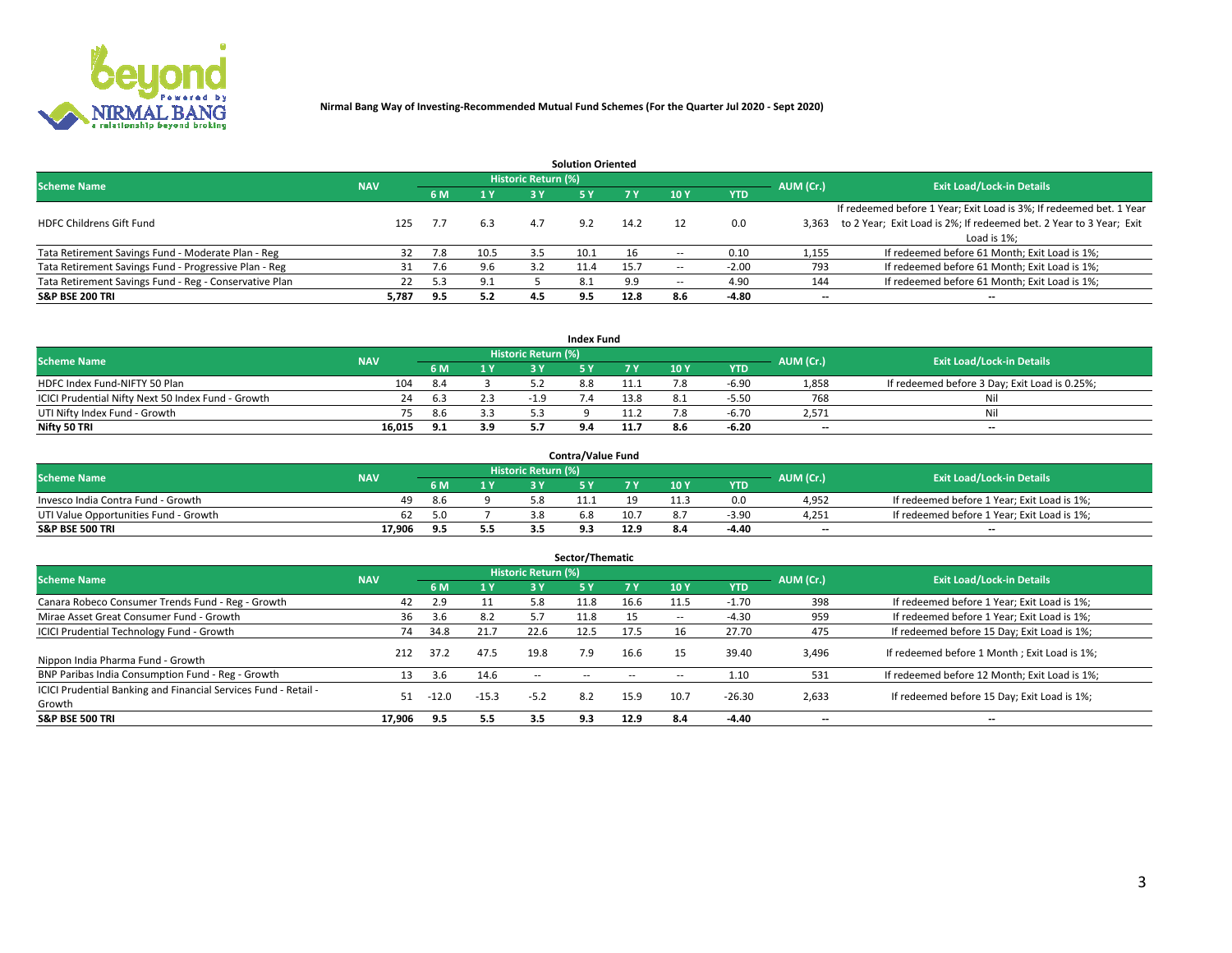

| <b>Dynamic Asset Allocation Funds</b>                   |            |     |                         |                            |     |        |        |            |                          |                                                 |  |  |  |  |
|---------------------------------------------------------|------------|-----|-------------------------|----------------------------|-----|--------|--------|------------|--------------------------|-------------------------------------------------|--|--|--|--|
| <b>Scheme Name</b>                                      | <b>NAV</b> |     |                         | <b>Historic Return (%)</b> |     |        |        |            | AUM (Cr.)                | <b>Exit Load/Lock-in Details</b>                |  |  |  |  |
|                                                         |            |     | $\mathbf{1} \mathbf{V}$ | 2 V                        |     | 7 Y    | 10 Y   | <b>YTD</b> |                          |                                                 |  |  |  |  |
| ICICI Prudential Balanced Advantage Fund - Reg - Growth | 38         |     | 7.3                     | 5.8                        | 8.5 | 12.2   | 10.8   | $-0.40$    | 26,139                   | If redeemed before 1 Year; Exit Load is 1%;     |  |  |  |  |
| Invesco India Dynamic Equity Fund - Growth              | 29         | 3.7 |                         |                            | 6.9 | 11.2   |        | $-2.20$    | 757                      | If redeemed before 3 Month; Exit Load is 0.25%; |  |  |  |  |
| Nippon India Balanced Advantage Fund - Growth           | 93         | 4.3 | 4.5                     |                            |     |        |        | -0.90      | 2,876                    | If redeemed before 12 Month; Exit Load is 1%;   |  |  |  |  |
| SBI Dynamic Asset Allocation Fund - Reg - Growth        |            | b.b |                         |                            | 6.9 | $\sim$ | $\sim$ | $-3.80$    | 593                      | If redeemed before 12 Month; Exit Load is 1%;   |  |  |  |  |
| NIFTY 50 Hybrid Composite Debt 65:35 Index              | 10,617     | 6.0 | 8.4                     |                            | 9.8 | 11.4   |        | 0.50       | $\overline{\phantom{a}}$ | $- -$                                           |  |  |  |  |

| <b>Hybrid Aggressive</b>                        |            |     |                         |                            |      |            |            |            |           |                                               |  |  |  |  |
|-------------------------------------------------|------------|-----|-------------------------|----------------------------|------|------------|------------|------------|-----------|-----------------------------------------------|--|--|--|--|
| <b>Scheme Name</b>                              | <b>NAV</b> |     |                         | <b>Historic Return (%)</b> |      |            |            |            | AUM (Cr.) | <b>Exit Load/Lock-in Details</b>              |  |  |  |  |
|                                                 |            |     | $\mathbf{A} \mathbf{V}$ | R٧                         |      |            | <b>10Y</b> | <b>YTD</b> |           |                                               |  |  |  |  |
| Canara Robeco Equity Hybrid Fund - Growth       | 172        | 56  | 11.7                    | 6.4                        |      | 14.7       | 10.        | 2.60       | 3,351     | If redeemed before 1 Year; Exit Load is 1%;   |  |  |  |  |
| SBI Equity Hybrid Fund - Growth                 | 140        |     | 4.4                     |                            | 8.8  | 14.4       | 10.4       | $-3.60$    | 31,434    | If redeemed before 12 Month; Exit Load is 1%; |  |  |  |  |
| Mirae Asset Hybrid - Equity Fund - Reg - Growth | 15.        | 7.9 |                         |                            | 10.1 | $\sim$ $-$ | $\sim$     | $-2.40$    | 3,645     | If redeemed before 1 Year; Exit Load is 1%;   |  |  |  |  |
| ICICI Prudential Equity & Debt Fund - Growth    | 129        | 4.8 | 0.1                     |                            |      | 13.2       |            | $-7.70$    | 17,403    | If redeemed before 1 Year; Exit Load is 1%;   |  |  |  |  |
| NIFTY 50 Hybrid Composite Debt 65:35 Index      | 10.617     | 6.0 | 8.4                     |                            |      | 11.4       |            | 0.50       | --        | $- -$                                         |  |  |  |  |

| <b>Arbitrage Fund</b>                      |            |           |  |     |                     |           |        |        |            |           |                                                 |  |  |  |
|--------------------------------------------|------------|-----------|--|-----|---------------------|-----------|--------|--------|------------|-----------|-------------------------------------------------|--|--|--|
| <b>Scheme Name</b>                         | <b>NAV</b> |           |  |     | Historic Return (%) |           |        |        |            | AUM (Cr.) | <b>Exit Load/Lock-in Details</b>                |  |  |  |
|                                            |            | LΜ        |  | 3 M | <b>6M</b>           |           |        |        | <b>YTD</b> |           |                                                 |  |  |  |
| IDFC Arbitrage Fund - Reg - Growth         |            | 25<br>4.0 |  | 2.4 |                     | ــــــــ9 |        |        | 4.00       | 7,596     | If redeemed before 1 Month; Exit Load is 0.25%; |  |  |  |
| Kotak Equity Arbitrage Fund - Reg - Growth |            | 29        |  | 2.6 |                     |           |        |        | 4.70       | 15,364    | If redeemed before 30 Day; Exit Load is 0.25%;  |  |  |  |
| Tata Arbitrage Fund - Reg - Growth         |            | 4.9       |  | 3.1 |                     |           | $\sim$ | $\sim$ | 5.50       | 2,050     | If redeemed before 30 Day; Exit Load is 0.25%;  |  |  |  |
| Nippon India Arbitrage Fund - Growth       |            | 20        |  | 2.8 |                     |           |        | : ဝ    | 4.70       | 7.576     | If redeemed before 1 Month; Exit Load is 0.25%; |  |  |  |

| Overnight Fund                                      |            |           |     |                            |     |     |                          |                 |           |                                  |  |  |  |  |
|-----------------------------------------------------|------------|-----------|-----|----------------------------|-----|-----|--------------------------|-----------------|-----------|----------------------------------|--|--|--|--|
| <b>Scheme Name</b>                                  | <b>NAV</b> |           |     | <b>Historic Return (%)</b> |     |     | <b>YTM</b>               | Avg             | AUM (Cr.) | <b>Exit Load/Lock-in Details</b> |  |  |  |  |
|                                                     |            | <b>1W</b> | 2 W | 1 M.                       | 3 M | 1Y  |                          | <b>Maturity</b> |           |                                  |  |  |  |  |
| Aditya Birla Sun Life Overnight Fund - Reg - Growth | 1,092      |           | 2.8 | 2.9                        | 2.9 | 3.9 | 3.24                     | 0.00            | 6,538     | Nil                              |  |  |  |  |
| HDFC Overnight Fund - Growth                        | 2,992      |           | 2.8 | 2.9                        | 2.9 | 3.8 | 3.01769                  | 4.61            | 11,845    | Nil                              |  |  |  |  |
| ICICI Prudential Overnight Fund - Reg - Growth      | 109        | 2.8       | 2.8 |                            | 2.9 |     | 3.26                     | 0.01            | 8,645     | Nil                              |  |  |  |  |
| Nippon India Overnight Fund - Reg - Growth          | 108        | 2.9       | 2.9 | 2.9                        | 2.9 |     | 3.17                     | 0.01            | 4,508     | Nil                              |  |  |  |  |
| Kotak Overnight Fund - Reg - Growth                 | 1,079      | 2.9       | 2.9 |                            | 2.9 |     |                          | 0.01            | 4,494     | Nil                              |  |  |  |  |
| <b>CRISIL Liquid Fund Index</b>                     | $- -$      | 3.8       |     |                            | 4.1 | 5.3 | $\overline{\phantom{a}}$ | $- -$           | $- -$     | --                               |  |  |  |  |

#### **Overnight Fund**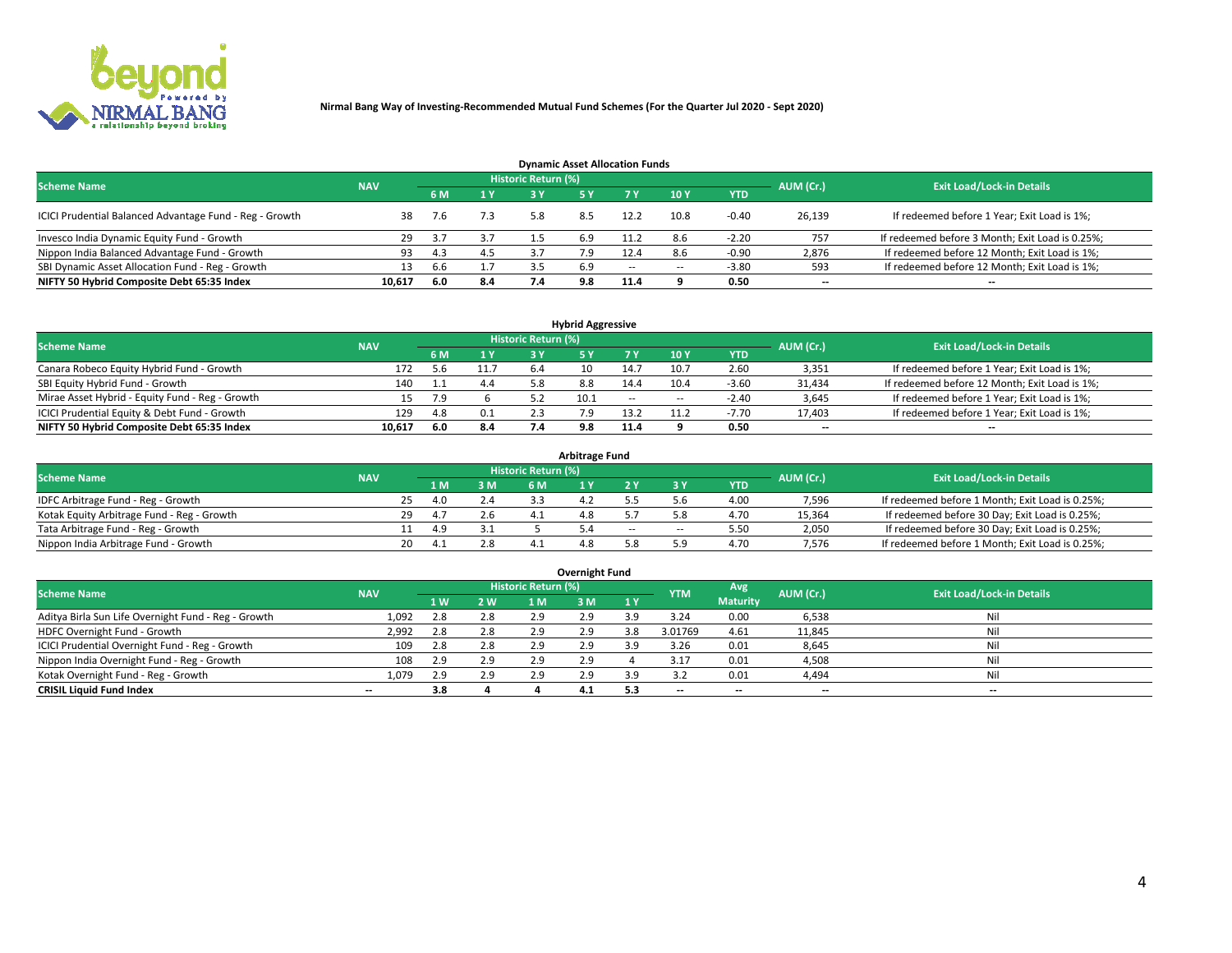

| <b>Liauid Funds</b>                              |            |                |     |                            |     |     |                          |                 |           |                                  |  |  |  |  |
|--------------------------------------------------|------------|----------------|-----|----------------------------|-----|-----|--------------------------|-----------------|-----------|----------------------------------|--|--|--|--|
| <b>Scheme Name</b>                               | <b>NAV</b> |                |     | <b>Historic Return (%)</b> |     |     | <b>YTM</b>               | Avg             | AUM (Cr.) | <b>Exit Load/Lock-in Details</b> |  |  |  |  |
|                                                  |            | 1 <sub>W</sub> | 2 W | '1 M                       | : M | 1Y  |                          | <b>Maturity</b> |           |                                  |  |  |  |  |
| Aditya Birla Sun Life Liquid Fund - Reg - Growth | 324        | 2.9            | 3.2 |                            |     |     | 3.63                     | 0.10            | 38,375    | *Ref Footnote                    |  |  |  |  |
| ICICI Prudential Liquid Fund - Reg - Growth      | 298        | 2.9            | 3.1 | 3.2                        |     |     | 3.64                     | 0.10            | 54,835    | *Ref Footnote                    |  |  |  |  |
| Kotak Liquid Fund - Reg - Growth                 | 4,071      | 2.8            |     |                            |     | 4.8 | 3.49                     | 0.10            | 32,611    | *Ref Footnote                    |  |  |  |  |
| Nippon India Liquid Fund - Growth                | 4,912      | 2.8            | 3.1 |                            |     |     | 3.51                     | 0.12            | 29,334    | *Ref Footnote                    |  |  |  |  |
| Mahindra Manulife Liquid Fund - Reg - Growth     | 1,306      | 21             | 3.2 |                            |     |     |                          | 0.10            | 2,032     | *Ref Footnote                    |  |  |  |  |
| <b>CRISIL Liquid Fund Index</b>                  | $- -$      | 3.8            |     |                            | 4.1 | 5.3 | $\overline{\phantom{a}}$ | --              | --        | $- -$                            |  |  |  |  |

| <b>Ultra Short Fund</b>                      |            |       |     |                            |     |     |            |                 |                          |                                  |  |  |  |  |
|----------------------------------------------|------------|-------|-----|----------------------------|-----|-----|------------|-----------------|--------------------------|----------------------------------|--|--|--|--|
| <b>Scheme Name</b>                           | <b>NAV</b> |       |     | <b>Historic Return (%)</b> |     |     | <b>YTM</b> | Avg             | AUM (Cr.)                | <b>Exit Load/Lock-in Details</b> |  |  |  |  |
|                                              |            | 4 M Z | 3 M | 6 M                        |     |     |            | <b>Maturity</b> |                          |                                  |  |  |  |  |
| HDFC Ultra Short Term Fund - Reg - Growth    |            | 4.5   |     |                            |     | $-$ | 4.37958    | 3.75            | 11,891                   | Νi                               |  |  |  |  |
| L&T Ultra Short Term Fund - Growth           |            |       |     |                            |     |     |            | 0.45            | 2,095                    | Ni                               |  |  |  |  |
| <b>NIFTY Ultra Short Duration Debt Index</b> | 4,169      | 4.3   |     |                            | b.4 |     | $-$        | $- -$           | $\overline{\phantom{a}}$ | $-$                              |  |  |  |  |

| <b>Monev Market Fund</b>                                |                          |      |     |                     |  |           |            |                 |           |                                  |  |  |  |  |
|---------------------------------------------------------|--------------------------|------|-----|---------------------|--|-----------|------------|-----------------|-----------|----------------------------------|--|--|--|--|
| <b>Scheme Name</b>                                      | <b>NAV</b>               |      |     | Historic Return (%) |  |           | <b>YTM</b> | Avg.            | AUM (Cr.) | <b>Exit Load/Lock-in Details</b> |  |  |  |  |
|                                                         |                          | 1 M  | 3 M | 6 M                 |  | <b>3Y</b> |            | <b>Maturity</b> |           |                                  |  |  |  |  |
| Aditya Birla Sun Life Money Manager Fund - Reg - Growth | 279                      | -4.7 | 6.2 |                     |  | 7.8       | 3.98       | 0.52            | 9,611     | Nil                              |  |  |  |  |
| HDFC Money Market Fund - Growth                         | 4.326                    | -4.5 | 6.4 | 8.1                 |  | 7.6       | 3.87772    | 4.61            | 10,759    | Nil                              |  |  |  |  |
| Tata Money Market Fund - Reg - Growth                   | 3,558                    | 4.6  |     |                     |  |           | 4.08       | 0.46            | 564       | Nil                              |  |  |  |  |
| <b>CRISIL Liquid Fund Index</b>                         | $\overline{\phantom{a}}$ | 4.0  | 4.1 |                     |  | $-$       | $-$        | $- -$           | $- -$     | $\overline{\phantom{a}}$         |  |  |  |  |

| <b>Short Term Fund</b>                |            |  |     |      |                     |          |     |               |                 |           |                                  |  |  |  |
|---------------------------------------|------------|--|-----|------|---------------------|----------|-----|---------------|-----------------|-----------|----------------------------------|--|--|--|
| <b>Scheme Name</b>                    | <b>NAV</b> |  |     |      | Historic Return (%) |          |     | <b>YTM</b>    | Avg             | AUM (Cr.) | <b>Exit Load/Lock-in Details</b> |  |  |  |
|                                       |            |  | 1 M | 3 M  | 6 M                 | <b>A</b> | 2 V |               | <b>Maturity</b> |           |                                  |  |  |  |
| HDFC Short Term Debt Fund - Growth    |            |  |     | 12.6 |                     | 10.5     | 8.6 | 6.26          | 3.75            | 13,154    | Nil                              |  |  |  |
| Nippon India Short Term Fund - Growth |            |  |     | 10.2 | 8.8                 |          |     | $5.4^{\circ}$ | 2.63            | 8,291     | Nil                              |  |  |  |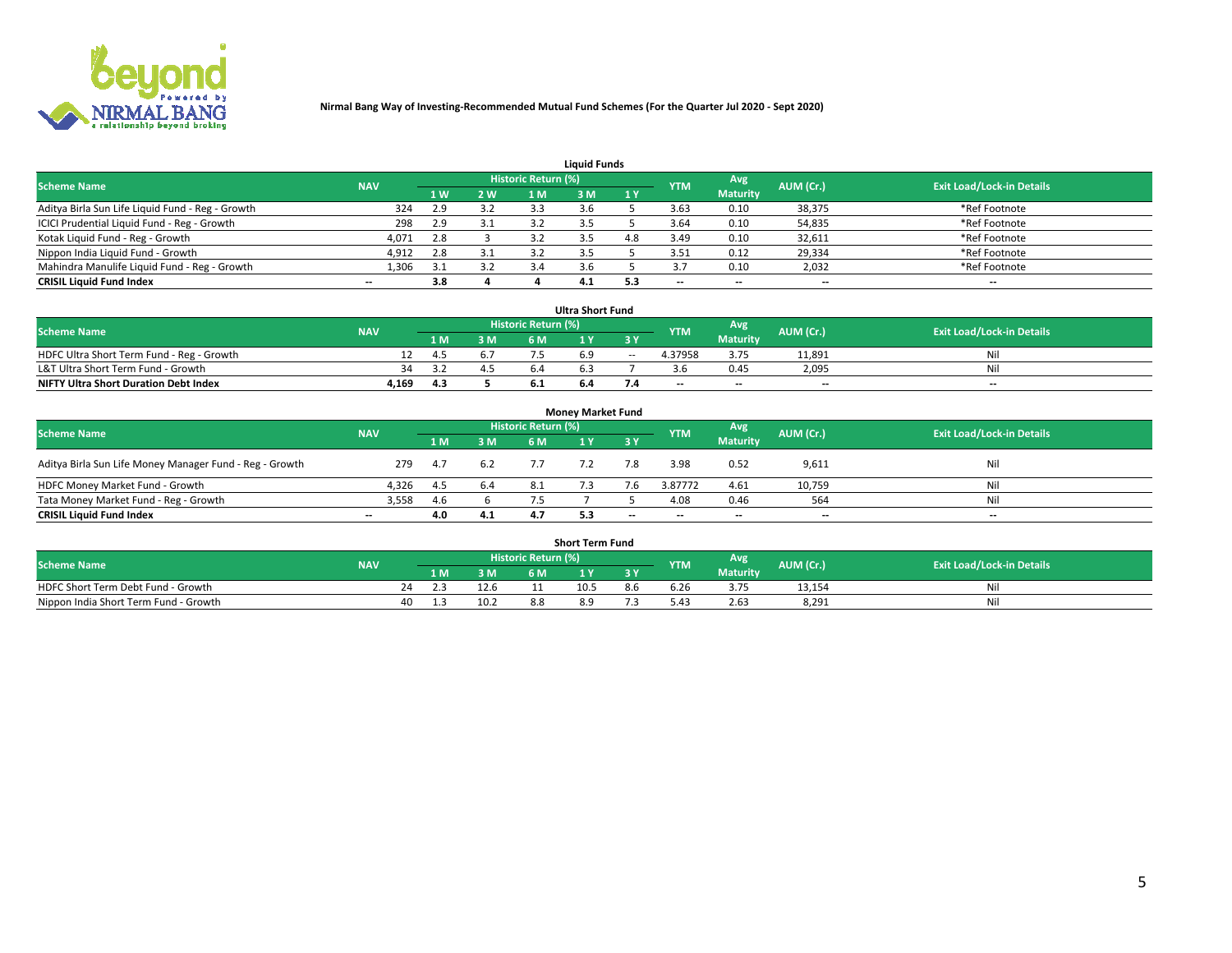

| <b>Low Duration Fund</b>                  |            |      |     |                     |           |     |            |                 |           |                                  |  |  |  |  |
|-------------------------------------------|------------|------|-----|---------------------|-----------|-----|------------|-----------------|-----------|----------------------------------|--|--|--|--|
| <b>Scheme Name</b>                        | <b>NAV</b> |      |     | Historic Return (%) |           |     | <b>YTM</b> | Avg             | AUM (Cr.) | <b>Exit Load/Lock-in Details</b> |  |  |  |  |
|                                           |            | L M. | 3 M |                     |           | 3 Y |            | <b>Maturity</b> |           |                                  |  |  |  |  |
| Axis Treasury Advantage Fund - Growth     | 2.343      |      | 8.3 |                     |           |     | 4.18       | 0.95            | 6,334     | Nil                              |  |  |  |  |
| Canara Robeco Savings Fund - Reg - Growth |            |      | 6.1 |                     | <b>b.</b> |     | 4.04       | 0.99            | 1,228     | Nil                              |  |  |  |  |
| IDFC Low Duration Fund - Reg - Growth     | ว∩         |      |     |                     |           |     | 4.01       | 1.01            | 5,326     | Nil                              |  |  |  |  |

| <b>Banking &amp; PSU Bond Funds</b>                 |            |    |        |      |                     |      |     |            |                 |           |                                  |  |  |  |
|-----------------------------------------------------|------------|----|--------|------|---------------------|------|-----|------------|-----------------|-----------|----------------------------------|--|--|--|
| <b>Scheme Name</b>                                  | <b>NAV</b> |    |        |      | Historic Return (%) |      |     | <b>YTM</b> | Avg             | AUM (Cr.) | <b>Exit Load/Lock-in Details</b> |  |  |  |
|                                                     |            |    | 1 M.   | 3 M  | 6 M                 |      |     |            | <b>Maturity</b> |           |                                  |  |  |  |
| HDFC Banking and PSU Debt Fund - Reg - Growth       |            |    |        |      | 10.4                | 10.1 | 8.2 | 6.09       | 3.62            | 8,173     | Ni                               |  |  |  |
| Kotak Banking and PSU Debt Fund - Reg - Growth      |            | 49 | $-0.4$ | 10.6 | 10.4                |      |     |            | 4.37            | 7,830     | Ni                               |  |  |  |
| Nippon India Banking & PSU Debt Fund - Reg - Growth |            | 16 |        | 10.2 | 11.2                | 10.3 |     | 4.98       | 3.35            | 5.425     | Νi                               |  |  |  |

| <b>Corporate Bond Funds</b>                         |            |        |     |                            |      |  |            |          |           |                                                |  |  |  |  |
|-----------------------------------------------------|------------|--------|-----|----------------------------|------|--|------------|----------|-----------|------------------------------------------------|--|--|--|--|
| <b>Scheme Name</b>                                  | <b>NAV</b> |        |     | <b>Historic Return (%)</b> |      |  | <b>YTM</b> | Avg      | AUM (Cr.) | <b>Exit Load/Lock-in Details</b>               |  |  |  |  |
|                                                     |            |        | 3 M | 6 M                        |      |  |            | Maturity |           |                                                |  |  |  |  |
| ICICI Prudential Corporate Bond Fund - Reg - Growth |            |        |     |                            | 10.2 |  | 5.19       | 3.82     | 17.389    | Nil                                            |  |  |  |  |
| L&T Triple Ace Bond Fund - Reg - Growth             | 56         | $-4.7$ |     |                            |      |  | 6.31       | 8.02     | 4,580     | If redeemed before 3 Month; Exit Load is 0.5%; |  |  |  |  |
| Kotak Corporate Bond Fund - Std - Growth            | 2.822      |        | 11  | 10                         |      |  |            | 2.11     | 5,267     | Nil                                            |  |  |  |  |

| <b>Credit Risk Fund</b>                    |            |    |     |      |                            |     |           |            |                 |           |                                                                       |  |  |  |
|--------------------------------------------|------------|----|-----|------|----------------------------|-----|-----------|------------|-----------------|-----------|-----------------------------------------------------------------------|--|--|--|
| <b>Scheme Name</b>                         | <b>NAV</b> |    |     |      | <b>Historic Return (%)</b> |     |           | <b>YTM</b> | <b>Avg</b>      | AUM (Cr.) | <b>Exit Load/Lock-in Details</b>                                      |  |  |  |
|                                            |            |    | 1 M | 3 M  | 6 M                        |     | <b>3Y</b> |            | <b>Maturity</b> |           |                                                                       |  |  |  |
| ICICI Prudential Credit Risk Fund - Growth |            | 23 | 5.0 | 13.5 | 8.2                        | 9.8 | . ס       | 8.94       | 2.93            | 6,556     | If redeemed before 1 Year; Exit Load is 1%;                           |  |  |  |
| HDFC Credit Risk Debt Fund - Reg - Growth  |            |    | 4.7 | 16.4 |                            |     |           | 9.79122    | 2.85            | 6,181     | If redeemed before 12 Month; Exit Load is 1%; If redeemed bet. 12     |  |  |  |
|                                            |            |    |     |      |                            |     |           |            |                 |           | Month to 18 Month; Exit Load is 0.5%;                                 |  |  |  |
|                                            |            |    |     |      |                            |     |           |            |                 |           | If redeemed before 12 Month; Exit Load is 3%; If redeemed bet. 12     |  |  |  |
| SBI Credit Risk Fund - Growth              |            |    |     | 12.3 |                            |     |           | 7.97       | 3.61            |           | 3,848 Month to 24 Month; Exit Load is 1.5%; If redeemed bet. 24 Month |  |  |  |
|                                            |            |    |     |      |                            |     |           |            |                 |           | to 36 Month; Exit Load is 0.75%;                                      |  |  |  |

| <b>Floater Fund</b>                      |            |    |     |    |                     |      |   |            |                 |           |                                  |
|------------------------------------------|------------|----|-----|----|---------------------|------|---|------------|-----------------|-----------|----------------------------------|
| <b>Scheme Name</b>                       | <b>NAV</b> |    |     |    | Historic Return (%) |      |   | <b>YTM</b> | Avg             | AUM (Cr.) | <b>Exit Load/Lock-in Details</b> |
|                                          |            |    | 1 M | ЗM | 6 M                 | - 17 | . |            | <b>Maturity</b> |           |                                  |
| Nippon India Floating Rate Fund - Growth |            | ≺⊿ |     | .  |                     | 10.3 |   |            | 2.87            | 13,568    | NL                               |